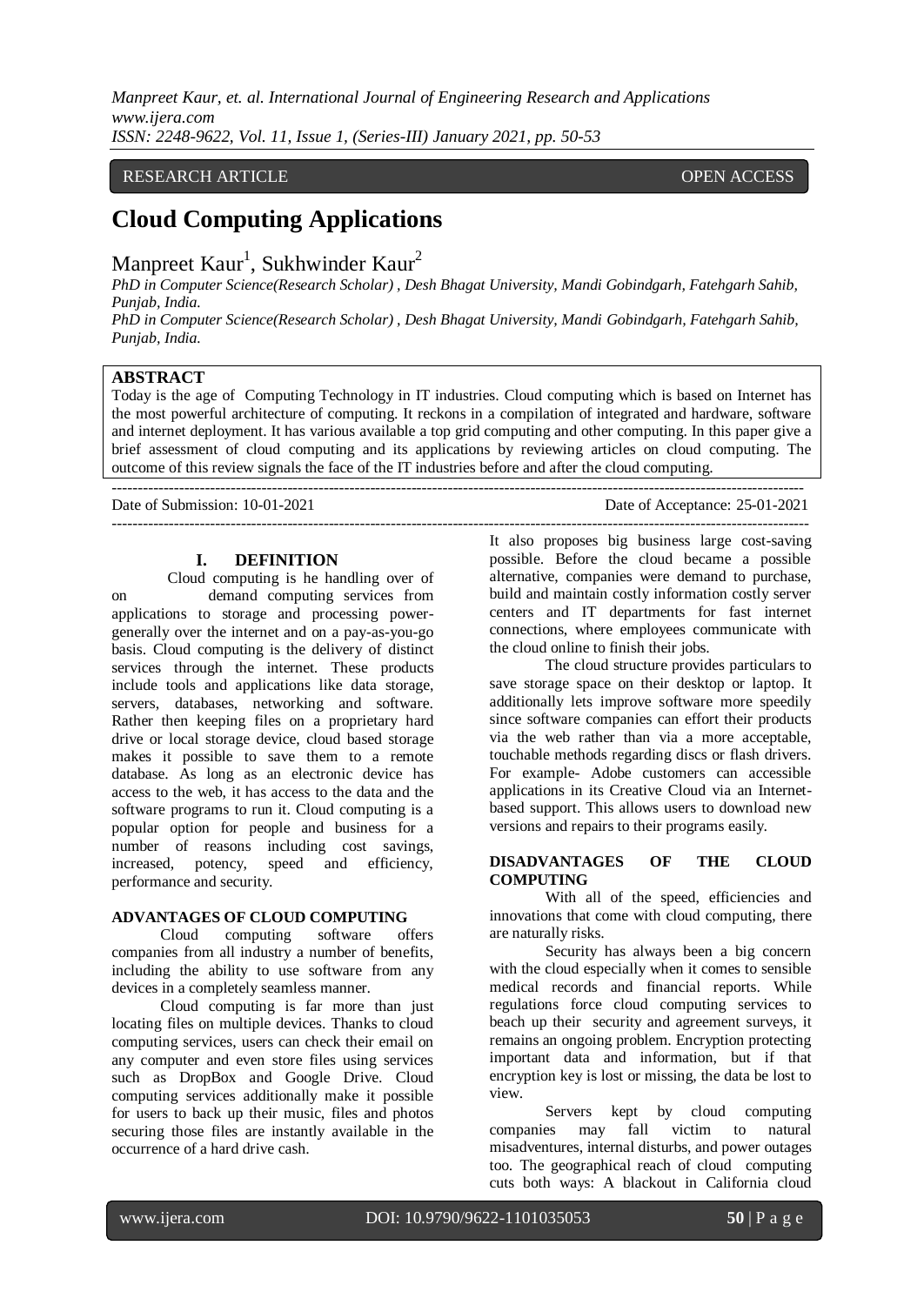paralyze users in New York, And a firm in Texas could lose its data if some event drives its Mainebased provides to accident.

As with any technology, there is a training circuit for both employees and managers. But with many individuals accessing and manipulating knowledge through a single portal, inadvertent mistakes or errors can transfer over an whole system.

# **APPLICATION OF CLOUD COMPUTING**

Cloud service provides provide many applications and uses in the field of art, business, data storage and backup services, education, entertainment, management, social networking etc.

The most commonly used cloud computing applications are given below-

# **Art Application**

Cloud computing provide various art applications for quickly and easily design attractive cards, booklets, images. Some most commonly used cloud art applications are:

# **Moo**

Moo one of the best cloud art application. It is used for designing and printing business cards, postcards and mini cards

# **Vistaprint**

Vistaprint allows us to easily design various types printed marketing products such as business cards, Postcards, Booklets and wedding invitation cards, mugs, posters and even table cloths.

# **Adobe Creative Cloud**

Adobe creative cloud is made for designers, artists, filmmakers and other creative professionals. It is suite of apps which include Photoshop image editing programming, illustrator in Design, Typekit, Dreamweaver, XD and Audition .

# **Business Applications**

Business applications are based on cloud service providers. Today, every organization needs the cloud business application to build their business. It also ensures that business applications are 24\*7 available to users. There are many business applications of cloud computing which is following—

# **Mail Chimp**

Mail Chimp is an email publishing platform which provides various options to design, send and save templates for emails.

# **Salesforce**

Salesforce platform provides tools for sales, service, marketing, e-commerce and more. It also provides a cloud development platform.

# **Chatter**

Chatter helps us to share important information about the organization in real time.

# **Bitrix24**

Bitrix24 is a collaboration platform which provides communication, management and social collaboration tools.

# **PayPal**

PayPal offers the simplest and easiest online payment method using a secure internet account. PayPal accepts the payment through debit cards, credit cards and also from PayPal account holders. **Slack**

Slack stands for searchable log of all Conversation and Knowledge. It provides a user-friendly interface that helps us to create public and private channels for communication.

# **QuickBooks**

QuickBooks works on terminology "Run Enterprise anytime, anywhere on any device." It provides online accounting solutions for the business. It allows more than 20 users to work simultaneously on the same system.

# **Data Storage and Backup Applications**

Cloud computing allows us to store information on the cloud and access this information using an internet connection. As the cloud provider is responsible for providing security, so they offer various backup recovery application for regaining the lost data. A list of data storage and backup applications in the cloud are given below-

# **Box.com**

Box.com provides an online environment for secure content management, workflow and cooperation. It allows us to store various files such as Excel, Word, PDF and images on the cloud. The main advantages of using this box is that it provides drag ad drop service for files and easily integrates with Office 365, G Suite, Salesforce and more than 1400 tools.

# **Mozy**

Mozy provides powerful online backup solutions for our personal and business data and records. It schedules automatically back up for each day at a specific time.

# **Joukuu**

Joukuu provides the simplest way to share and track cloud-based backup files. Many users use joukuu to search files, folders and collaborate on documents.

# **Google G Suite**

Google G Suite is one of the best cloud storage and backup application. It includes Google Calender, Docs, Forms, Google+, Hangouts as well as cloud storage and tools for control cloud apps. The most popular app in the Google G Suite is Gmail. Gmail offers free email services to users.

# **Education applications**

Cloud computing in the education becomes very popular. It offers various online distance learning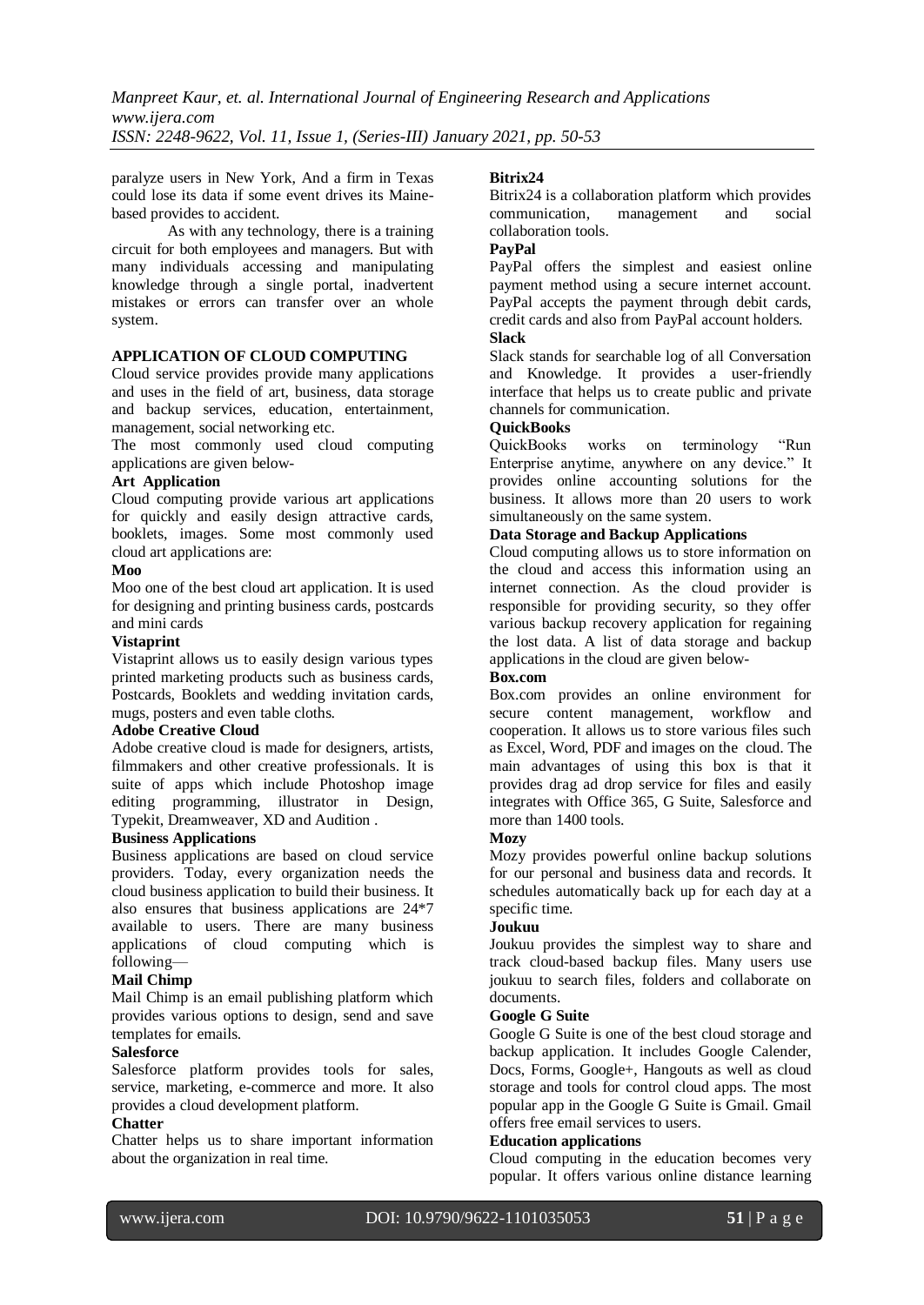*Manpreet Kaur, et. al. International Journal of Engineering Research and Applications www.ijera.com ISSN: 2248-9622, Vol. 11, Issue 1, (Series-III) January 2021, pp. 50-53*

platform and student information portals to the students. The features of using cloud in the field of education is that it offers strong essential classroom environments, Ease of accessibility, secure data storage, scalability, greater reach for the students and minimal hardware demands for the applications. There are the following education applications on cloud-

#### **Google Apps for Education**

Google Apps for education is the most widely used platform for free web based email, calendar, documents and synergetic study.

#### **Chrome books for education**

Chrome book for education is one of the most important Google's projects. It is designed for the purpose that it raises education development.

#### **Tablets with Google Play foe Education**

It allows tutors to quickly execute the latest technology solutions into the classroom and make it available to their students.

#### **AWS in Education**

AWS cloud provides an education- friendly environment to universities, community colleges and schools.

#### **Entertainment Applications**

Entertainment industries use a multi-cloud policy to interact with the target audience. Cloud computing offers various entertainment applications such as online games and video conferencing.

#### **Online games**

Today cloud gaming becomes one of the most important entertainment media. It offers many online games that run remotely from the cloud. The best cloud gaming services are Shaow, GeForce Now, Vortex, ProjectxCloud and PlayStation Now.

# **Video Conferencing Apps**

Video conferencing apps provides a simple and instant connected experience. It allows us to communicate with our business partners, friends and relatives using a cloud-based video conferencing. The benefits of using video conferencing are that it reduce cost, increases efficiency and remove interoperability.

#### **Management Applications**

Cloud computing provide various cloud management tools which help administrator to control al types of cloud activity such as resource deployment, data integration and accident recovery. These management tools over the platforms, applications and infrastructure. Some important management applications are following—

#### **Toggle**

Toggle helps users to track given time period for a particular project.

#### **Ever note**

Ever note allows you to synchronize and save your recorded notes, typed notes and other notes in one comfortable place. It is available for both free as well as a paid version.

# **Outright**

Outright is used by management for the purpose of accounts. It helps to track income, expenses, profits and losses in real-time environment.

# **GoToMetting**

GoToMetting provides video conferencing and online meeting apps which allows you to start a meeting with your business partners from anytime, antwhere using mobile phones or tablets. Using GoTo metting app you can perform the tasks related to the management such as join meetings in seconds view presentations on the shared screen, get notification for upcoming meetings etc.

#### **Social Applications**

Social cloud applications allow a large number of users to connect with each other using social networking applications such as Facebook, Twitter, LinkedIn etc.

#### **Facebook**

Facebook is a social networking website which allows active users to share files, photos, videos, status more to their friends, relatives and business partners using the cloud storage system. On Facebook, we will always get notifications when our friends like and comment on the posts.

#### **Twitter**

Twitter is a social networking site. It is a micro blogging system. It allows users to follow high profile celebrities, friends, relatives and receive news. It sends and receives short posts called tweets.

#### **Yammer**

Yammer is the best team collaboration tool that allows a team of employees to chat, share images, documents and videos.

# **LinkedIn**

LinkedIn is a social network for students, fresher's and professionals.

#### **REFERENCE**

- [1]. Sarna, D. E. (2010). *Implementing and developing cloud computing applications*. CRC Press.
- [2]. Bera, S., Misra, S., & Rodrigues, J. J. (2014). Cloud computing applications for smart grid: A survey. *IEEE Transactions on Parallel and Distributed Systems*, *26*(5), 1477-1494.
- [3]. Apostu, A., Puican, F., Ularu, G. E. A. N. I. N. A., Suciu, G., & Todoran, G. (2013). Study on advantages and disadvantages of Cloud Computing–the advantages of